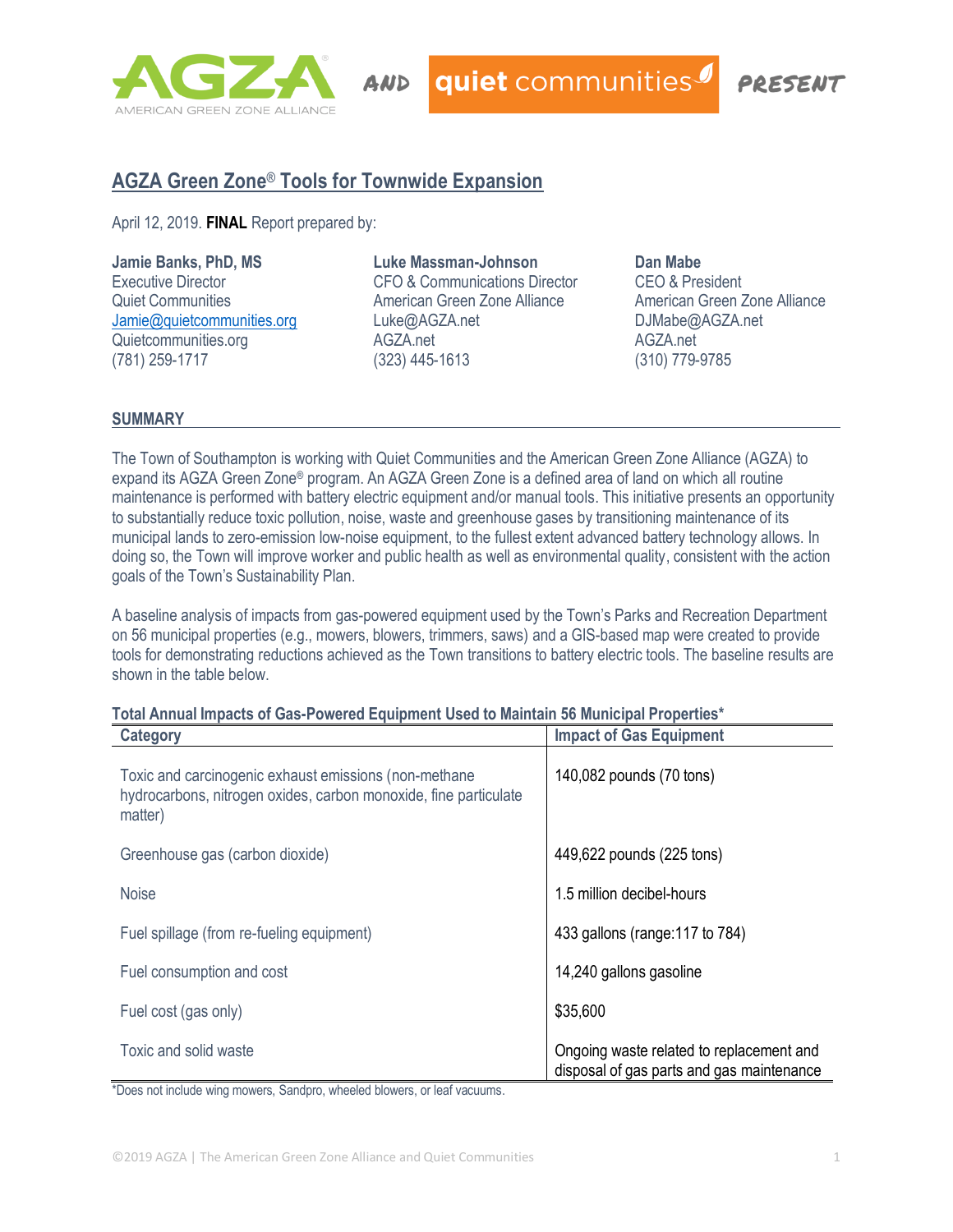Routine Maintenance accounts for the vast majority of impacts.

Of the 56 properties evaluated, four parks account for around 30% or more of each of the impacts. Prioritizing the expansion of the Green Zone to these parks would have an immediate and substantial impact.

- Good Ground Park
- North Sea Community Park
- Hampton West Park
- Southampton Meadows Park

In addition to a town-wide AGZA Green Zone expansion, the Town recently passed Resolution #2019-408 (March 26, 2019) to replace gas-powered handheld tools with battery electric counterparts. Implementing the Resolution would result in the reductions below.

#### **Resolution #2019-408: Potential Impact Reductions**

| <b>Category</b>                                                                                                                      | <b>Reductions Achievable by</b><br><b>Replacing All Gas Handheld Tools</b>                                   |
|--------------------------------------------------------------------------------------------------------------------------------------|--------------------------------------------------------------------------------------------------------------|
| Toxic and carcinogenic exhaust emissions (non-methane<br>hydrocarbons, nitrogen oxides, carbon monoxide, fine particulate<br>matter) | 15,140 (8 tons)                                                                                              |
| Greenhouse gas (carbon dioxide)                                                                                                      | 44,352 (22 tons)                                                                                             |
| <b>Noise</b>                                                                                                                         | $\sim$ 1.3 million decibel hours (does not<br>include Spring/Fall Clean-Ups)                                 |
| Fuel cost (gas only)                                                                                                                 | \$6,906 (does not include Spring/Fall<br>Clean-Ups)                                                          |
| Toxic and solid waste                                                                                                                | 100% elimination of ongoing waste<br>related to replacement and disposal of<br>gas parts and gas maintenance |

\*Does not include wing mowers, Sandpro, wheeled blowers, or leaf vacuums

Both the baseline analysis and interactive GIS map provide the Town with the tools it needs to document and communicate the benefits of the transition away from gas-powered equipment and demonstrate itself as a regional and national environmental leader.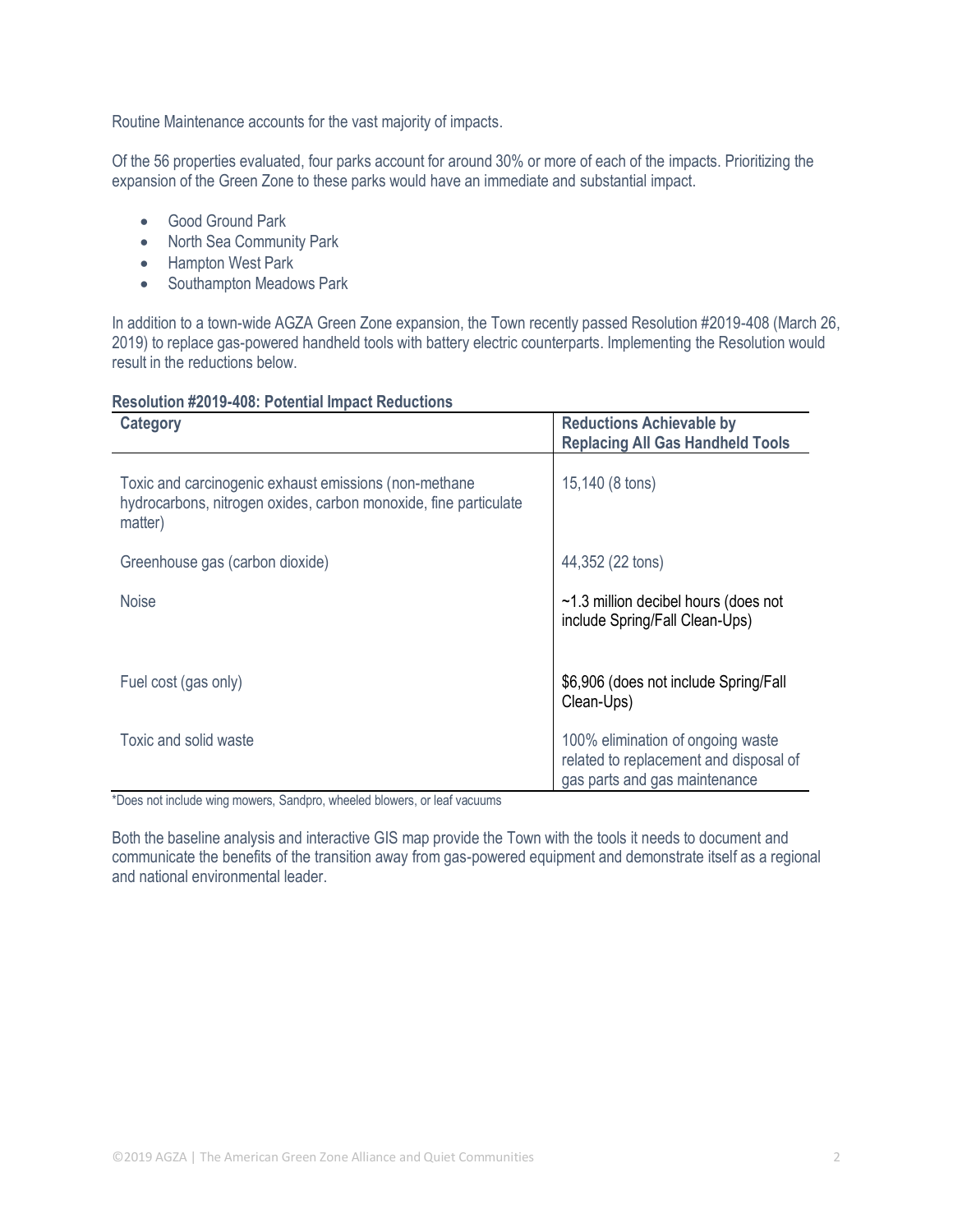#### **I. INTRODUCTION**

The Town of Southampton is working with Quiet Communities and the American Green Zone Alliance (AGZA) to expand its AGZA Green Zone® program town-wide, transitioning maintenance of its municipal lands away from gaspowered equipment to advanced battery electric equipment to the degree technology allows. The program is intended to improve health, environmental quality, and quality of life for staff, residents, and visitors, consistent with the action goals of the Town's Sustainability Plan. This project:

- Creates a baseline of impacts from maintaining Town lands entirely with gas-powered equipment and a tool with which to measure progress as the transition rolls out across Southampton.
- Provides a tool for measuring reductions in impacts as the Town transitions to more battery electric maintenance practices;
- Identifies high priority properties for AGZA Green Zone expansion and associated impact reductions;
- Estimates impact reductions that will result from implementing Resolution #2019-408 -- replacing gas handheld tools with battery electric counterparts;
- Provides an interactive GIS-based map of the municipal properties and certified AGZA Green Zones along with their impact reductions.

An AGZA Green Zone is a defined area of land on which all routine maintenance is performed with low noise, zero emissions equipment -- battery electric and manual tools. After nearly a decade of development and refinement in California, the first AGZA Green Zones on the East Coast were created at the East Quogue Village Green in 2017 and Town Hall in 2018.

Health and environmental impact metrics are essential to demonstrating the benefits of the Green Zone program and to prioritizing the properties for further expansion. Quantifying the impacts of maintaining the Town's municipal lands with gas equipment establishes a baseline from which impact reductions can be estimated and progress communicated on a property-to-property basis as Green Zones are established. This includes an interactive townwide map of all candidate Green Zone properties and their stage of AGZA certification.

## **II. TECHNOLOGY**

Advances in battery technology has enabled the development of zero emissions, low noise battery electric equipment capable of performing at the commercial as well as residential levels. These advances have resulted in equipment that have run times, charge times, and performance that makes it practical and cost-effective when applied to all but the heaviest maintenance work. Currently, lithium battery technology has proven itself to be a comparable alternative to gas powered equipment for 100% of routine commercial grounds maintenance and special tasks:

- Mowing
- String/line trimming
- Hedge trimming
- Debris blowing
- Light to medium tree work

Areas in which gas-powered equipment is still needed include dethatching, aeration, heavy tree trimming, rototilling compacted areas, heavy seasonal workloads and contracted enhancement work requiring heavy machinery.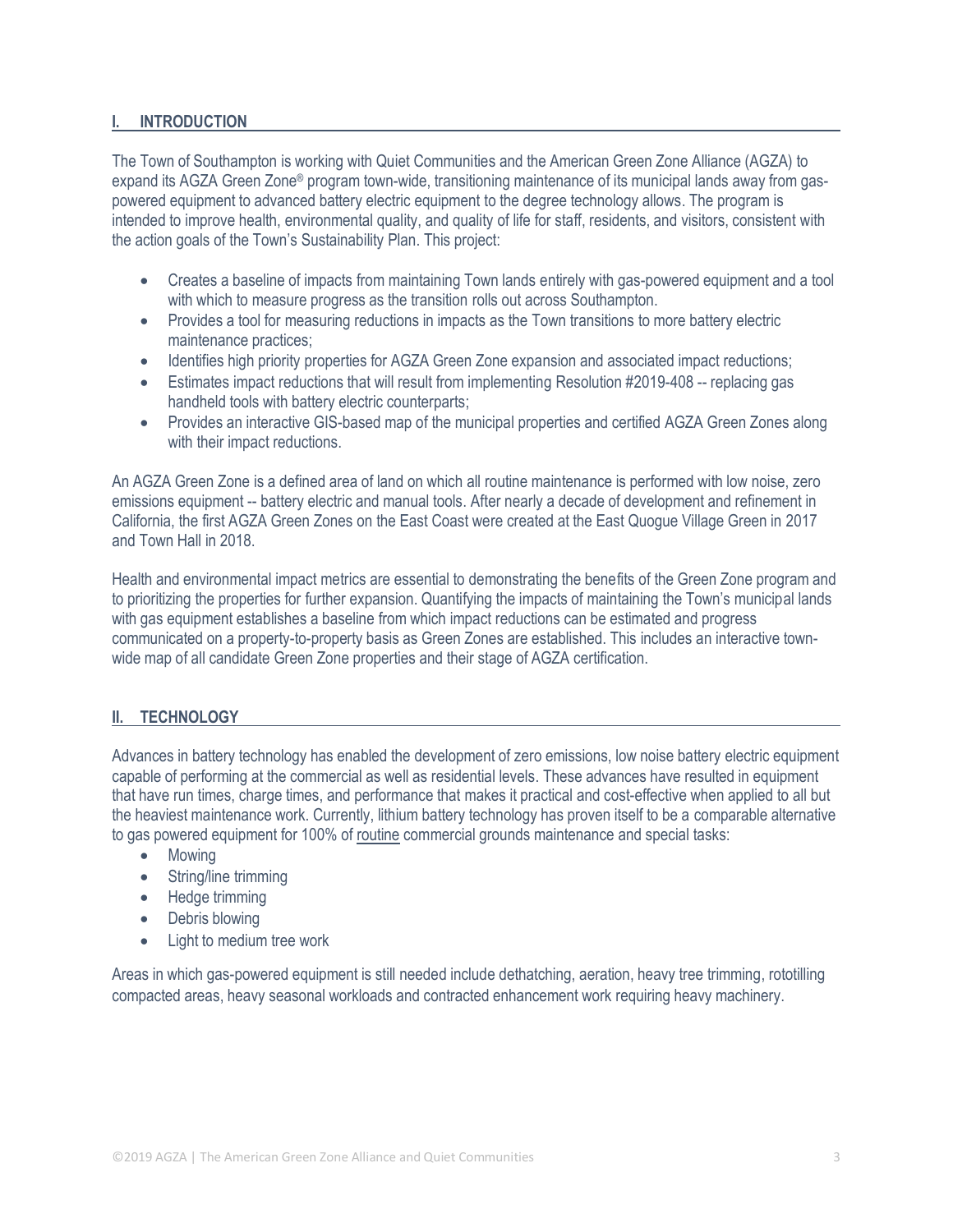# **III. PROPERTY AND MAINTENANCE OVERVIEW**

- Town of Southampton 56 properties maintained by Parks and Recreation Department
- MAP = bit.ly/AGZA\_GZ\_ToS
- TOTAL PROPERTY AREA = over 800 acres

The gas-powered maintenance equipment currently used by Parks and Recreation grounds maintenance crews to service Town lands:

#### **Routine Maintenance (regular mowing, clean-ups)**

- Zero turn riding mowers (e.g., Hustler Z/60SD)
- String trimmers (e.g., Echo SRM-225)
- Backpack blowers (e.g., Echo PB-770H)
- Push mowers (e.g., 21" MTD Yard Machine)
- Sandpro (sports fields; not included in impact metrics)
- Wing mowers (not included in impact metrics)

#### **Spring and Fall Clean-Ups (heavy leaf/debris clean-ups)**

- Backpack blowers (e.g., Echo PB770)
- Walk behind blower (not included in impact metrics)
- Leaf vacuum (not included in impact metrics)

#### **Special Tasks (e.g., hedge trimming, tree work, vine trimming)**

- Hedge trimmers (e.g., Shindaiwa)
- Chain saws (e.g., Husqvarna 440)
- Pole saws (e.g., Stihl HT-131)

## **IV. METHODOLOGY**

Gas-powered equipment and their usage by the Town's Parks & Recreation Department to maintain 56 properties (see Appendix A) were inventoried to estimate their impacts and potential benefits and to guide the expansion of the AGZA Green Zone program. An interactive online map of the properties was also created to illustrate the properties that account for most of the impacts and to visually track progress.

Town properties maintained by the Parks and Recreation Department were identified and tagged with their addresses and acreage (**see Appendix A**). An inventory of equipment and their frequency and duration of use in maintaining each of the properties was conducted. Activities were categorized as 1**) Routine Maintenance** (56 properties), **2) Spring and Fall Clean-Ups** (28 properties), and **3) Special Tasks** (24 properties).

Six impacts of gas operations were evaluated.

- 1. **Exhaust emissions** were quantified in pounds-per-year using validated equations from the US Environmental Protection Agency. The emissions estimates assumed all equipment are EPA and CARB compliant and have been well maintained. The exhaust emissions included:
	- a. **Non-methane hydrocarbons (HC)**, also known as volatile organic compounds, include benzene, 1,3 butadiene, formaldehyde, and acetaldehyde, all of which are potent carcinogens. Additionally, these compounds combine with nitrogen oxides to form ground level ozone, a cause of lung and heart disease.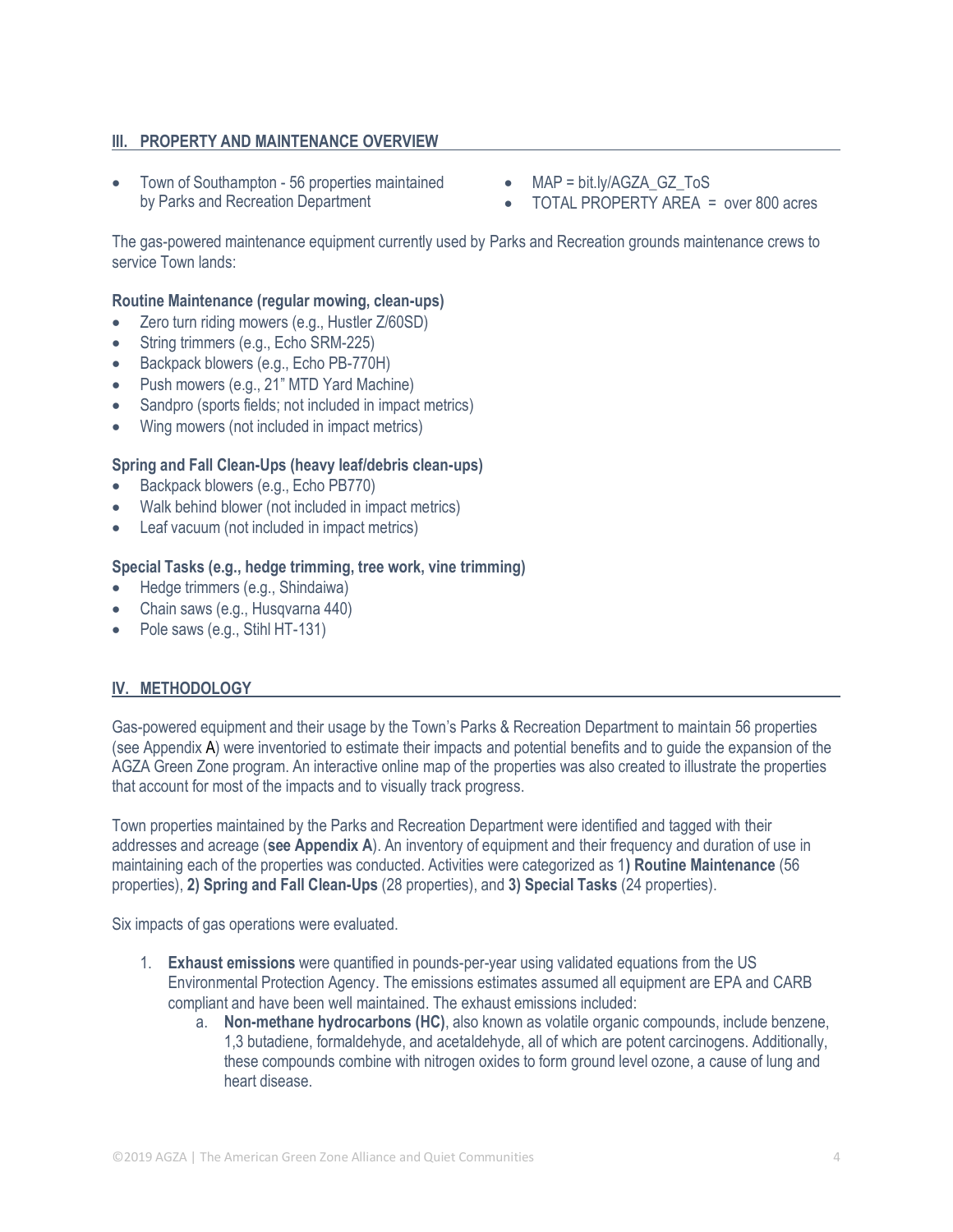- b. **Nitrogen oxides (NOx)** combine with non-methane hydrocarbons in warm season months to form ground level ozone.
- c. **Carbon monoxide (CO)** is a toxic gas which can harm health when people are in close proximity and which can accumulate in enclosed settings (sheds, trailers) and result in death.
- d. **Fine particulate matter (PM2.5)** is a cause of cancer, lung disease, heart disease, and premature death.
- 2. **Carbon dioxide** was quantified in pounds per year. CO2 is a major greenhouse gas that contributes to global warming and climate change.
- 3. **Noise** was quantified in terms of decibel-hours -- the product of the decibel level (loudness) at the operator's ear and the number of hours in use (exposure time). Noise levels of all types of gas equipment may harm workers (if not properly using Town-assigned safety gear), passers-by, and the immediate surrounding community. Chronic loud noise may cause irreversible hearing damage, cognitive and psychological problems, and sleep disruption, and contribute to heart disease and other stress-related disorders. Loud noise is particularly problematic around playgrounds, schools, homes, and offices in which people are working, studying, or simply trying to enjoy themselves indoors or outdoors. Children with autism and people with hearing and sensory deficit disorders are especially vulnerable. Loud noise is also known to disrupt animal communications and decrease biodiversity.
- 4. **Fuel spillage** (gallons) was measured as a range. Spillage occurs when equipment is refueled. For handheld equipment, a spillage range of 2 to 8 ounces per re-fueling was assumed; for mowers, a range of 2 to 6 ounces per re-fueling was assumed.
- 5. **Fuel consumption** (gallons) **and costs of fuel** (\$) were based on average fuel capacity and consumption rates for each type of equipment. Cost per gallon of gas was assumed to be \$2.50.
- 6. **Toxic and solid waste** from maintaining gas equipment (chemicals, solid containers and parts e.g., spark plugs, air and oil filters, belts, hoses, carburetor cleaner, engine degreasers, etc) are completely eliminated when all fully retired gas tools are replaced by electric alternatives.

To prioritize properties for the AGZA Green Zone expansion, properties were segmented by the percentage of impacts into three or four categories: **High Impact**, **Moderate Impact**, and **Low Impact**. Where helpful, the Low Impact category was subdivided into **Low Impact** and **Very Low Impact**.

To estimate the effect of implementing Resolution #2019-408, equipment was categorized into **Mowers** and **Handheld Tools**.

## **V. IMPACT RESULTS**

The results of the baseline analysis indicate that by expanding the AGZA Green Zone town-wide, Southampton Town has an opportunity to almost entirely eliminate harmful exhaust emissions, greenhouse gases, and environmental damage from fuel spillage and solid and toxic waste. Further, the program will substantially reduce noise levels experienced by workers and dramatically reduce hourly operating costs based on avoided fuel and maintenance costs. Substantial savings will accrue over time.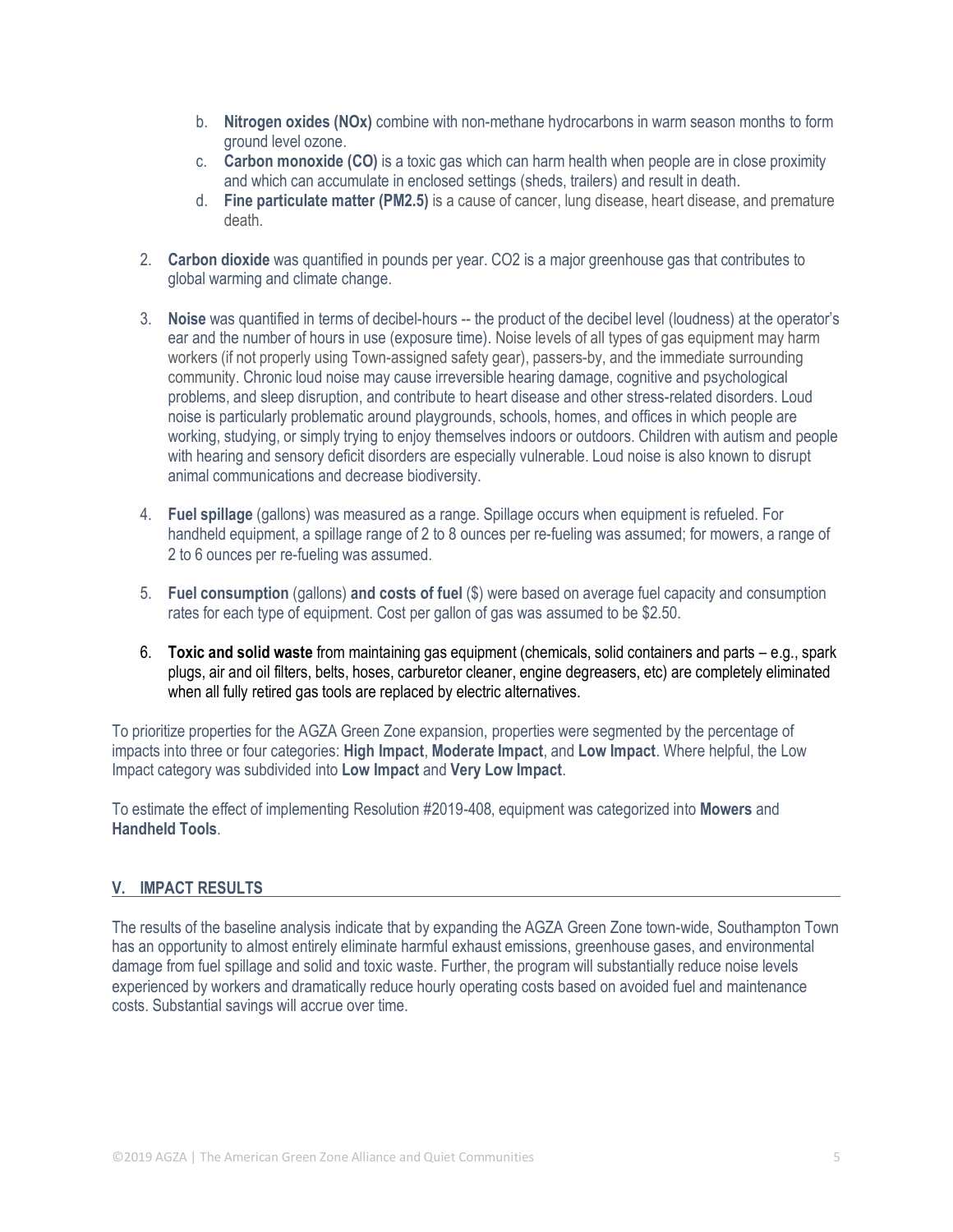# **A. Annual Exhaust Emissions**

## *Toxic and Carcinogenic Exhaust*

Gas-powered maintenance emits 140,082 pounds (70 tons) of toxic and carcinogenic exhaust each year when maintaining town properties with gas equipment. This exhaust includes:

- **Non-methane hydrocarbons**:3,387 pounds (1.7 tons) per year
	- o **Routine Maintenance** and **Spring/Fall Clean-Ups** account for 99% (82% and 17%, respectively).
- **Nitrogen oxides:** 447 pounds
	- o **Routine Maintenance** and **Spring/Fall Clean-Ups** account for 99% of NOx (97% and 2%, respectively).
- **Carbon Monoxide** 135,822 pounds (68 tons)
	- o **Routine Maintenance** and **Spring/Fall Clean-Ups** account for nearly all CO (97% and nearly 3%, respectively).
- **Fine particulate matter**: 427 pounds
	- o **Routine Maintenance** and **Spring/Fall Clean-Ups** account for 97% of PM2.5 (75% and 22%, respectively).

**Note:** The amounts of each emission type are not sufficient to indicate degree of toxicity or carcinogenicity. The potency or strength of the emission in causing disease must also be considered. As a hypothetical example, small amounts of PM2.5 may be more toxic than large amounts of ozone.

• Battery electric equipment and manual tools produce no toxic and carcinogenic exhaust emissions.

## **B. Annual Greenhouse Gases**

Gas-powered maintenance produces 449,622 pounds (225 tons) of CO2 each year when maintaining Town lands with gas equipment. The vast majority (98%) is generated by **Routine Maintenance**.

• Battery electric equipment and manual tools produce no carbon dioxide at point of operation.

# **C. Annual Noise**

Approximately 1.5 million decibel-hours of noise are generated by gas-powered maintenance on Town-maintained properties. **Routine Maintenance** accounts for 85% of the noise.

• AGZA-approved battery electric equipment has been estimated to reduce sound levels by 45% – 70%, relative to gas equipment.

## **D. Fuel Spillage**

Assuming spillage of 2 to 6 ounces for large mowers and 2 to 8 ounces for handheld tools per refueling, it is estimated (on average) that 433 gallons of gasoline (range 117 to 748 gallons) are spilled each year, contaminating soil and water. **Routine maintenance** accounts for approximately 90% of the spillage.

• Battery electric equipment completely eliminates the problem of fuel spillage.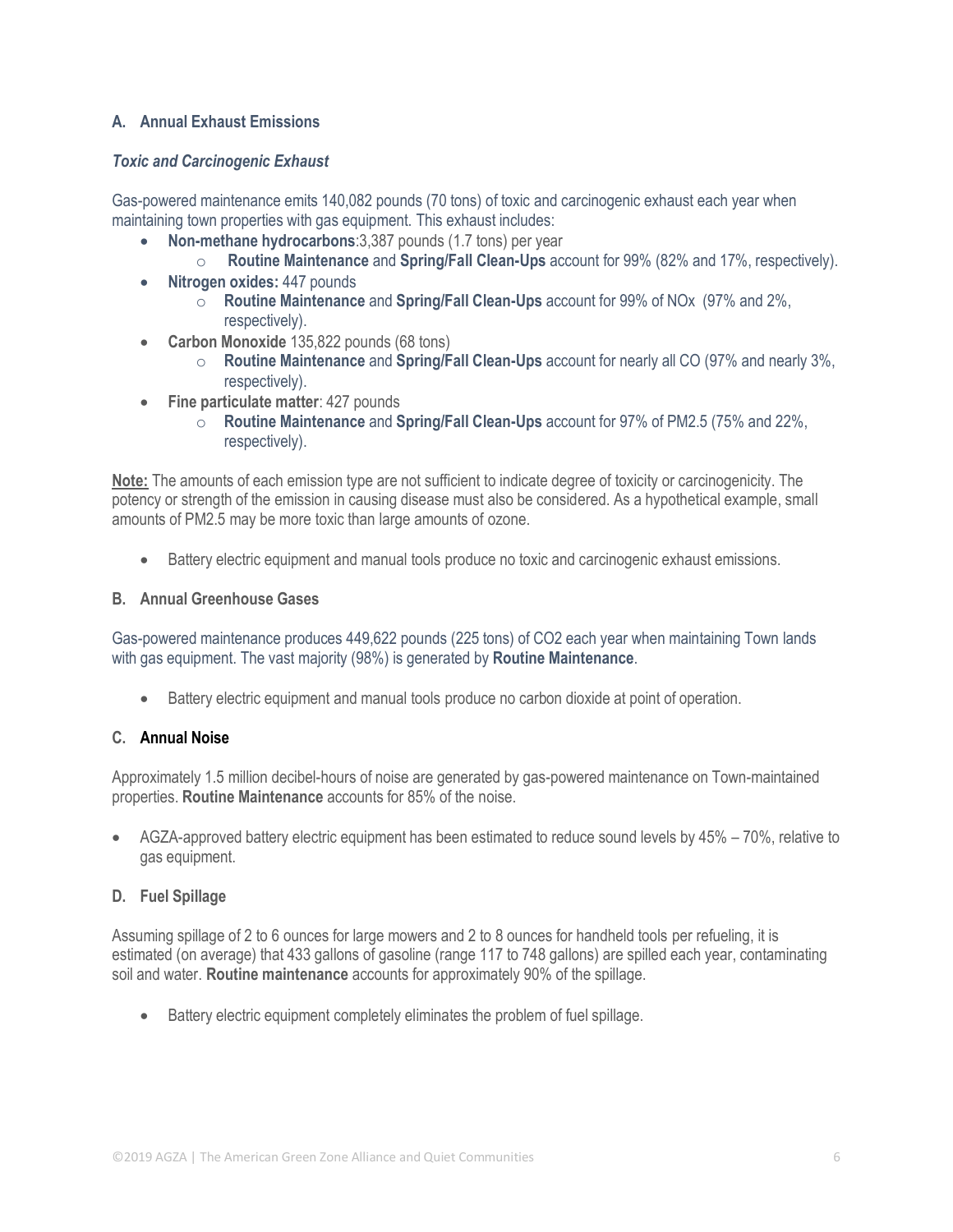# **E. Fuel Consumption and Costs**

Based on the total hours of use and average gallons per hour for the various pieces of equipment, all grounds maintenance activities account for around 14,240 gallons of gasoline at a cost around \$35,600 assuming a price per gallon of \$2.50. **Routine Maintenance** accounts for the vast majority (98%) of fuel consumption and costs.

Battery electric equipment does not consume fuel.

# **F. Toxic and Solid Waste**

Maintenance of gas equipment generates substantial amounts of toxic and non-recyclable solid waste: spark plugs, air and oil filters, belts, hoses, carburetor cleaner, engine degreasers, etc

• This waste stream is completely eliminated for all fully retired gas tools that are replaced by electric alternatives.

# **VI. OTHER IMPACTS**

In addition to the environmental and health benefits of transitioning away from gas equipment, there are other important benefits.

- A heightened awareness throughout the community about how the Town of Southampton is creating a more pleasant and sustainable quality of life for its citizens.
- Recognition of the Town as a regional and national leader in zero-emissions, low-noise maintenance, helping to strengthen its reputation as an environmental steward.
- Enhanced ability to engage local landscaping businesses in following the Town's example inspiring further impact reductions.
- Long-term benefits from citizens raising expectations about sustainability in all aspects of their lives: zeroemission residential lawn care, electric or other zero-emission cars, rooftop solar, renewable energy infrastructure, etc.

# **VII. IMPACT OF TOWN BOARD RESOLUTION 2019-408**

Resolution 2019-408 passed by the Town Council on March 26, 2019 calls for replacing all gas-powered landscape maintenance handheld tools with battery electric counterparts. The most important reductions that would occur if only battery electric handheld tools were used are:

- Substantial reductions in toxic and carcinogenic emissions: (nearly 64% of HC and 95% of PM2.5 both are human carcinogens).
	- $\circ$  If gas handheld tools were still allowed during major Spring/Fall Clean-Ups, those percentage reductions would be reduced to 47% and 73%, respectively.
- A 63% reduction in decibel-hours of noise.
- Reductions of \$13,680 in fuel costs.
	- o If gas handheld tools were still allowed during major Spring/Fall Clean-Ups, that amount saved would be reduced to \$6,906.
- Substantial reductions in fuel spilled.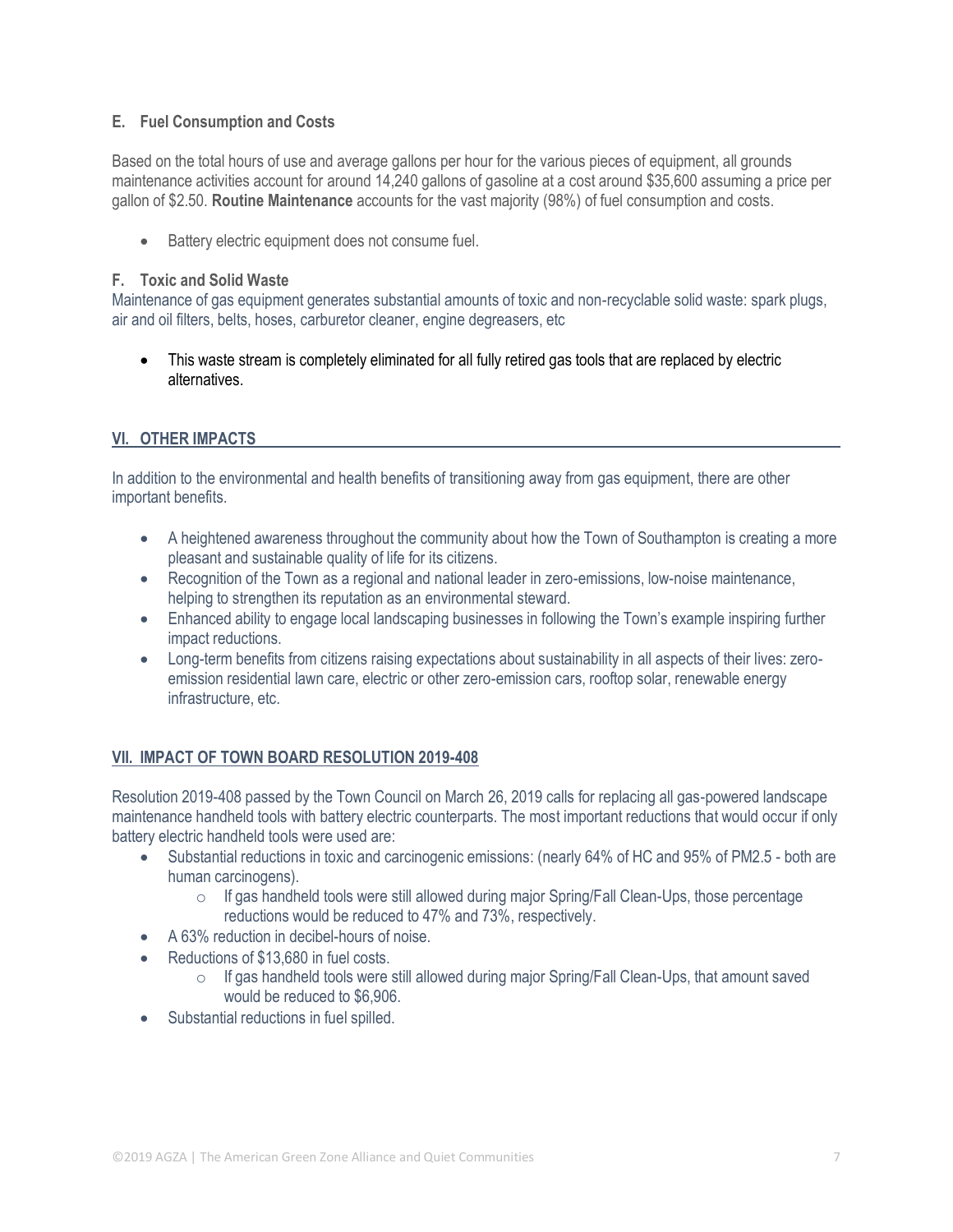# **VIII. EXPANSION RECOMMENDATIONS**

An effective and efficient town-wide expansion of the AGZA Green Zone involves prioritizing properties with the greatest potential to reduce impacts. Transitioning Routine Maintenance activities first makes good sense because.

- Routine maintenance accounts for the majority of impacts.
- Work production/ performance of battery electric equipment is equivalent/comparable to gas equipment for all routine maintenance tasks while major Spring and Fall clean-ups may still require gas-powered equipment (mainly blowers) to maintain work production (at least in the short term).

Properties categorized as High Impact and Moderate Impact for Emissions and Noise associated with Routine Maintenance are listed below.

Routine maintenance at four **High Impact** properties (below) account for 29% to 41% of toxic/carcinogenic emissions, 29% of CO2, and 34% of noise impacts (see **Appendices B-C**).

#### **High Impact Properties: At Least 5% of Emission and Noise Impacts**

- - Good Ground Park Hampton West Park
- North Sea Community Park Southampton Meadows Park
- 

Creating AGZA Green Zones at these properties will eliminate nearly 20 tons of toxic and carcinogenic emissions each year, 63 tons of CO2, and nearly 436,000 decibel-hours each year. In addition, the Town will save around \$11,000 per year in fuel costs and avoid spilling an average of 36 and 242 gallons of gasoline each year.

Another twelve **Moderate Impact** properties (below) account for an additional 33% to 41% of toxic and carcinogenic emissions, 37% of CO2, and 40% of noise impacts (see **Appendices B-C**). Creating AGZA Green Zones at these properties will eliminate an additional 26 tons of toxic and carcinogenic emissions, 84 tons of CO2, and approximately 511,300 decibel-hours of noise each year.

# **Moderate Impact Properties: 2% to Less than 5% of Emission and Noise Impacts**

- 
- 
- 
- Flanders Riverside Community Center Conscience Point Marina
- 
- Town of Southampton Child Development **Center**
- East Quoque Village Green Police Department Headquarters
- Red Creek Park John E Berwind Village Green & Historic Beebe Windmill
	- **Fown Hall Ludlam Ave Park** 
		-
- Red Barn Trout Pond
	- Foster Ave Park
	- Big Duck Ranch

# **X. CLOSING STATEMENT**

Southampton is on its way to becoming the first AGZA Green Zone Town in the Eastern US and a leader in sustainable landscape maintenance at local, regional, and national levels. A town-wide expansion of the AGZA Green Zone initiated at the East Quogue Village Green and Town Hall promises substantial benefits for the health of workers, the public and the environment. Further, the Town stands to realize long-term savings accruing from eliminated fuel consumption and reduced maintenance. In addition to healthier working conditions, work crews benefit from recognition and pride in the work they do. Residents benefit from cleaner, quieter neighborhoods, schools, businesses and public spaces. *Quiet Communities and AGZA applaud the Town for their outstanding leadership!*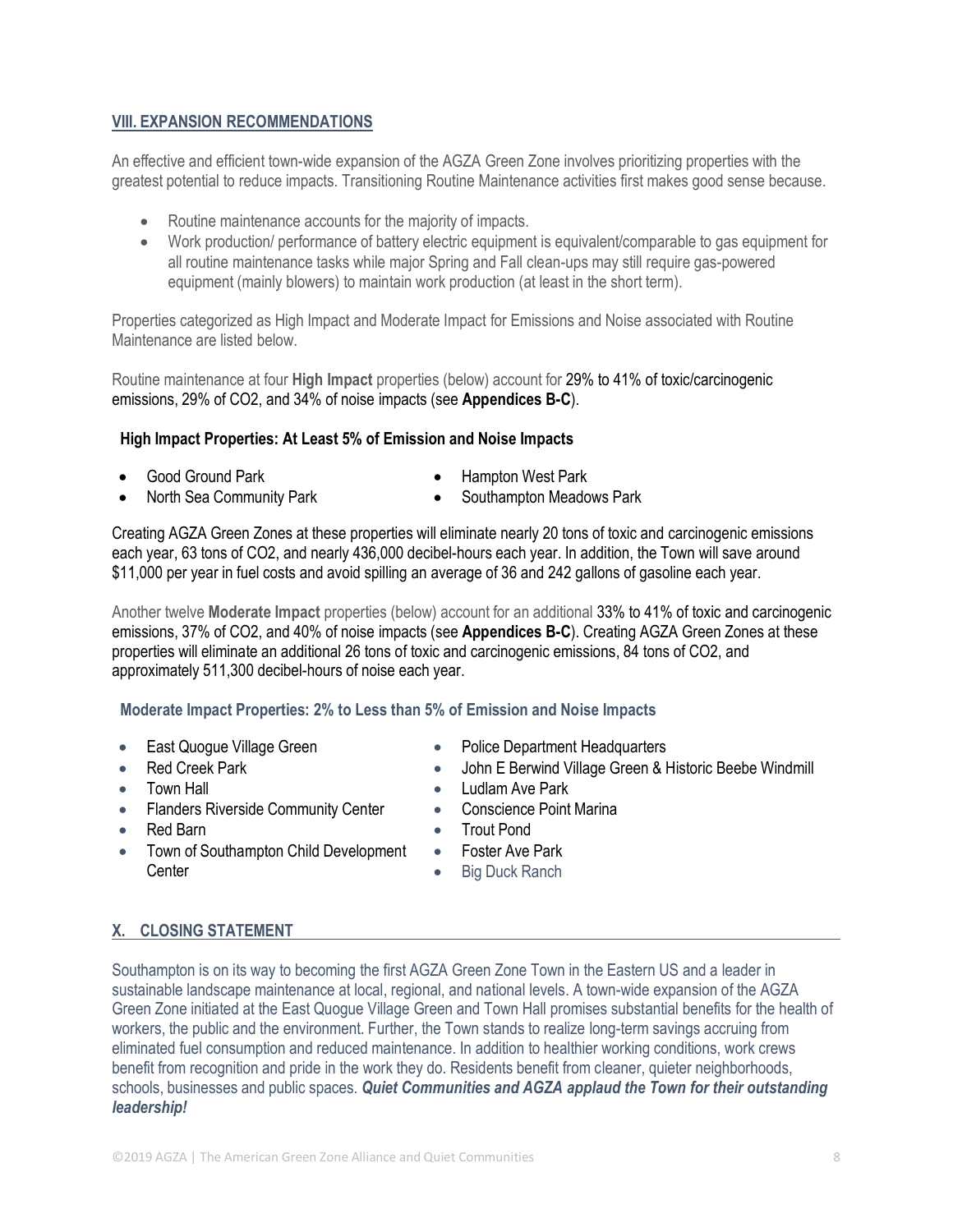# **Appendix A. Property Inventory\***

| Property                                                        | Hamlet                 | Property                                                  | Hamlet                      |  |
|-----------------------------------------------------------------|------------------------|-----------------------------------------------------------|-----------------------------|--|
| Animal Control Building                                         | Hampton Bays           | <b>Hampton Frontier Property</b>                          | Hampton Bays                |  |
| Bauer Storage Barn                                              | Westhampton            | Hampton West Park                                         | Westhampton Beach           |  |
| <b>Bridgehampton Community</b><br>Center                        | Bridgehampton          | Huntington Crossway Green                                 | Bridgehampton               |  |
| <b>Flanders Riverside Community</b><br>Center, Nutrition Center | Riverhead              | Iron Point Park                                           | Flanders, Riverhead         |  |
| Hampton Bays Arts & Crafts<br>Center, SR Shuttle Office         | Hampton Bays           | John E Berwind Village Green &<br>Historic Beebe Windmill | Bridgehampton               |  |
| Hampton Bays Court                                              | <b>Hampton Bays</b>    | Ludlam Ave Park                                           | Riverside, Riverhead        |  |
| Hampton Bays Public Safety<br><b>Building</b>                   | Hampton Bays           | Mecox Bay Park                                            | Water Mill                  |  |
| Hampton Bays Rest Stop and<br>Jone's Road Gateway Park          | East Quogue            | North Sea Community Park                                  | Southampton                 |  |
| Mulvihill House                                                 | Sag Harbor             | Old Ponquogue Bridge Fishing<br>Pier                      | Hampton Bays                |  |
| Noyac School House                                              | Sag Harbor             | Old Ponquoque Marine Park                                 | <b>Hampton Bays</b>         |  |
| Parks Maintenance Office                                        | Hampton Bays           | Peconic River Park                                        | Riverside                   |  |
| Parks & Recreation<br>Maintenance Shop & Storage                | Hampton Bays           | Pine Neck Marina Preserve                                 | East Quogue                 |  |
| Police Dept Headquarters                                        | Hampton Bays           | <b>Red Creek Park</b>                                     | Hampton Bays                |  |
| Red Barn                                                        | Hampton Bays           | Reisman Property                                          | Southampton                 |  |
| Squiretown Park (Girl Scout<br>Camp)                            | Hampton Bays           | Southampton Meadows Park                                  | Southampton                 |  |
| <b>Town Hall</b>                                                | Southampton            | <b>Trout Pond</b>                                         | Sag Harbor                  |  |
| Town of Southampton Child<br>Development Center                 | Flanders               | Wildwood Lake Park                                        | North Hampton,<br>Riverhead |  |
| Westhampton Community<br>Center                                 | Westhampton            | East Quogue Methodist Church                              | East Quogue                 |  |
| Westhampton Railroad Station                                    | Westhampton            | Indian Preacher Grave Site                                | Hampton Bays                |  |
| <b>Big Duck Ranch</b>                                           | Flanders               | North End Graveyard                                       | Southampton                 |  |
| <b>Baird Property</b>                                           | Hampton Bays           | North Sea Burial Ground                                   | Southampton                 |  |
| Bay Avenue Marina                                               | East Quogue            | Old Noyac Burial Ground                                   | Sag Harbor                  |  |
| Conscience Point Marina                                         | Southampton            | Old Southampton Burying Ground                            | Southampton                 |  |
| East Quogue Village Green                                       | East Quogue            | <b>Pleasure Woods Cemetery</b>                            | Flanders                    |  |
| Emma Rose Elliston Park                                         | Southampton            | Westhampton Presbyterian<br>Church                        | Westhampton                 |  |
| <b>Flanders Memorial Park</b>                                   | Flanders,<br>Riverhead | Hot Dog Beach (Triton Beach)                              | East Quogue                 |  |
| Foster Ave Park                                                 | Hampton Bays           | Militia Green                                             | Bridgehampton               |  |
| Good Ground Park                                                | Hampton Bays           | Flagpole at Montauk Highway and<br>Ocean Rd               | Bridgehampton               |  |

\*Includes only town properties actively maintained by Southampton Town Parks & Recreation Department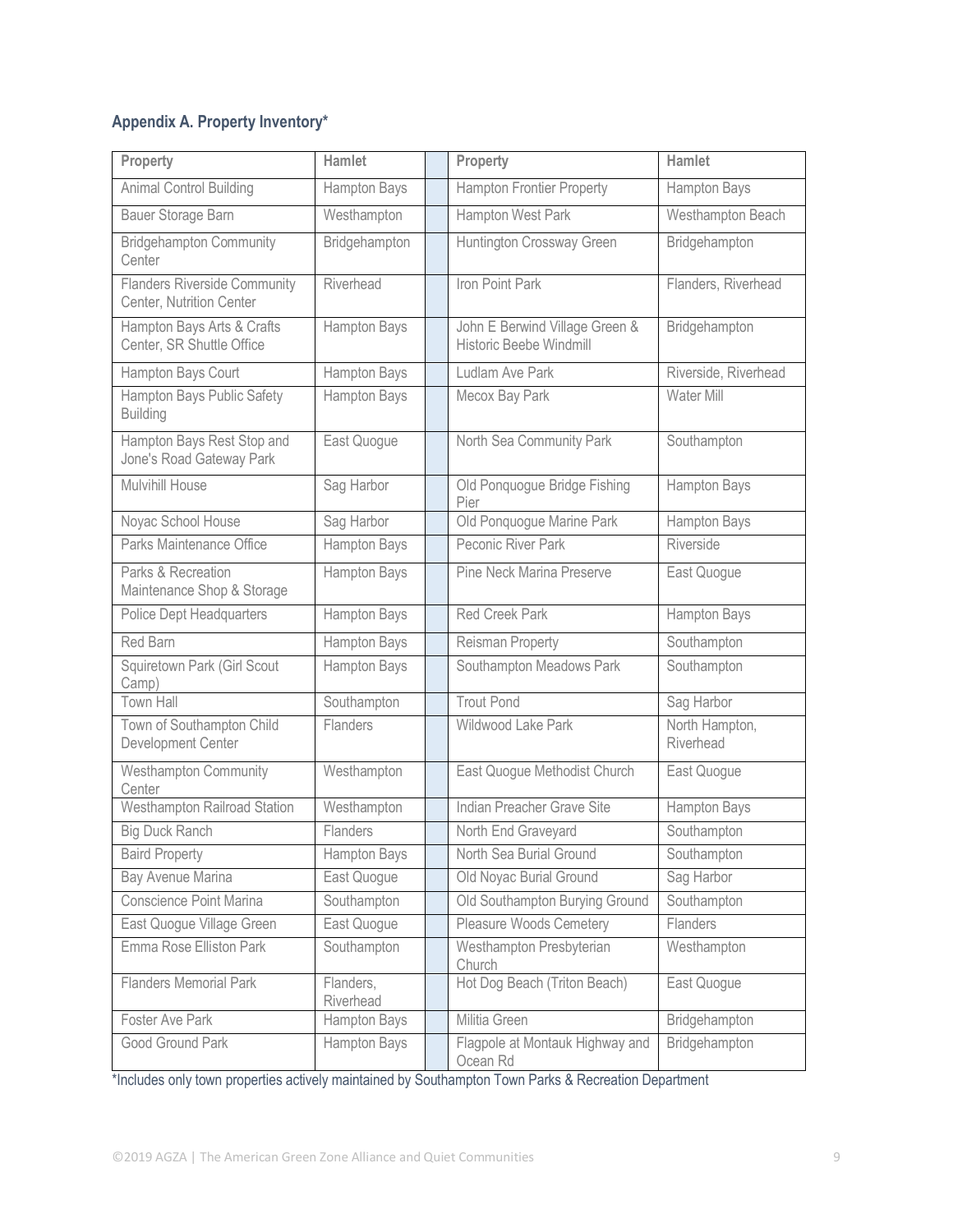# **Appendix B. Percent of Emissions at High and Moderate Impact Properties**

|                          | % Emissions on All Properties |                       |       |              |                 |
|--------------------------|-------------------------------|-----------------------|-------|--------------|-----------------|
| <b>Property</b>          | НC                            | <b>NO<sub>x</sub></b> | CO    | <b>PM2.5</b> | CO <sub>2</sub> |
| Good Ground Park         | 13.1%                         | 9.6%                  | 9.9%  | 14.5%        | 9.7%            |
| North Sea Community Park | 8.9%                          | 8.6%                  | 8.6%  | 9.3%         | 8.6%            |
| Hampton West Park        | 8.4%                          | 6.0%                  | 6.0%  | 9.7%         | 6.0%            |
| Southampton Meadows Park | 6.3%                          | 4.5%                  | 4.5%  | 7.3%         | 4.5%            |
| <b>Totals</b>            | 36.8%                         | 28.7%                 | 29.0% | 40.8%        | 28.6%           |

**High Impact: Properties Contributing 5% or More of Routine Maintenance Exhaust Emissions (N=4)**

**Moderate Impact: Properties Contributing 2% to <5% of Routine Maintenance Exhaust Emissions (N=13)**

|                                            | % Emissions on All Properties |            |           |              |                 |
|--------------------------------------------|-------------------------------|------------|-----------|--------------|-----------------|
| <b>Property</b>                            | HC                            | <b>NOx</b> | <b>CO</b> | <b>PM2.5</b> | CO <sub>2</sub> |
| East Quogue Village Green                  | 3.7%                          | 3.6%       | 3.6%      | 3.9%         | 3.6%            |
| Red Creek Park - All - see detail -54A not |                               |            |           |              |                 |
| included (diesel)                          | 3.4%                          | 3.5%       | 3.5%      | 3.4%         | 3.5%            |
| <b>Town Hall</b>                           | 3.0%                          | 2.9%       | 2.9%      | 3.1%         | 2.9%            |
| Flanders Riverside Community Center,       |                               |            |           |              |                 |
| <b>Nutrition Center</b>                    | 3.1%                          | 3.0%       | 3.2%      | 3.1%         | 3.1%            |
| Red Barn                                   | 3.0%                          | 2.9%       | 2.9%      | 3.1%         | 2.9%            |
| Town of Southampton Child Development      |                               |            |           |              |                 |
| Center                                     | 3.0%                          | 2.9%       | 2.9%      | 3.1%         | 2.9%            |
| Police Dept Headquarters                   | 3.0%                          | 2.9%       | 2.9%      | 3.1%         | 2.9%            |
| John E Berwind Village Green & Historic    |                               |            |           |              |                 |
| <b>Beebe Windmill</b>                      | 3.0%                          | 2.9%       | 2.9%      | 3.1%         | 2.9%            |
| Ludlam Ave Park                            | 3.0%                          | 2.9%       | 2.9%      | 3.1%         | 2.9%            |
| <b>Conscience Point Marina</b>             | 2.6%                          | 2.5%       | 2.5%      | 2.7%         | 2.5%            |
| <b>Trout Pond</b>                          | 3.0%                          | 2.9%       | 2.9%      | 3.1%         | 2.9%            |
| Foster Ave Park                            | 2.6%                          | 2.5%       | 2.5%      | 2.7%         | 2.5%            |
| <b>Big Duck Ranch</b>                      | 3.0%                          | 2.9%       | 2.9%      | 3.1%         | 2.9%            |
| <b>Totals</b>                              | 39.2%                         | 38.0%      | 38.1%     | 40.6%        | 38.1%           |